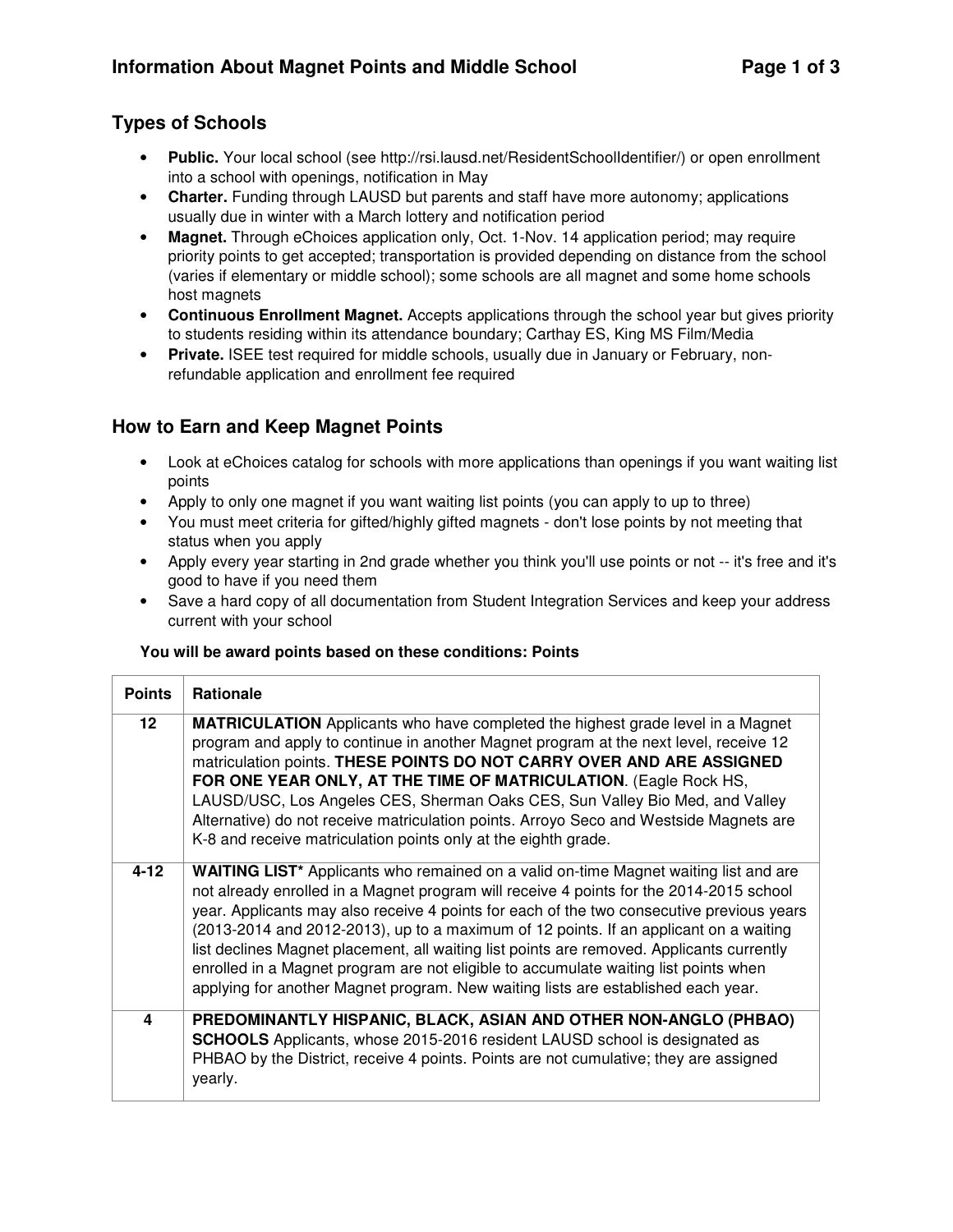| 4 | <b>OVERCROWDED</b> Applicants, whose 2015-2016 resident LAUSD school is designated as<br>overcrowded by District criteria, and is currently sending Capacity Adjustment Program<br>(CAP) receive 4 points. Points are not cumulative; they are assigned yearly.                                                                                                                                                                                                                                                                                                                         |
|---|-----------------------------------------------------------------------------------------------------------------------------------------------------------------------------------------------------------------------------------------------------------------------------------------------------------------------------------------------------------------------------------------------------------------------------------------------------------------------------------------------------------------------------------------------------------------------------------------|
| 3 | <b>SIBLING</b> If an applicant is applying to the same Magnet school/center in which a brother<br>or sister will be continuing, he/she receives 3 points. Siblings must reside at the same<br>address at the time of application, which must be reflected in the District's computer<br>system. Each and every student must have an application on file, including twins. It is the<br>parent's responsibility to verify that the siblings have the same address on file in<br>the District's computer system at the current LAUSD school of attendance by the<br>application deadline. |

\*As the school works through the waiting list, you may be selected to attend up until one month after school starts

## **Example -- Who Gets Picked?**

A magnet school has 120 openings but there are 200 applicants with the following points:

- 30 applicants 23 points
- 35 applicants 20 points
- $\bullet$  40 applicants  $-15$  points
- 60 applicants 12 points
- 35 applicants  $-$  < 12 points

The first three groups with 23, 20 and 15 points total 105 applicants, so they fill the first 105 slots. That leaves 60 applicants with 12 points competing for the remaining 15 slots.

The admission process now goes to a lottery system. But because each school has a certain target racial composition, there are essentially two lotteries – one for the racial category the school needs to meet its objectives (e.g., must be 70% minority/underserved) and one for everyone else. Thus, the number of students admitted by lottery from each lottery group depends on the number of such students needed to achieve the school's desired racial composition.

In this example, 15 of the 60 applicants with 12 points will be randomly admitted to the magnet school. The 35 applicants with fewer than 12 points will not get in.

## **What to Consider in Applying Each Year**

**Kinder and 1st:** You increase your odds of getting accepted (and losing points) if you apply during these years - only apply if you think you may leave WHE in the early years.

**2nd grade:** First year to start applying for points useful in middle school applications. You are awarded points in the spring of the next year so to maximize waiting list points, you'll have points earned in 2nd, 3rd, and 4th when you apply to a middle school in October of 5th grade.

**3rd grade:** You lose ALL points if you don't apply one year. Be sure to apply in 3rd so you don't lose points earned last year.

**4th grade:** Schools have more slots in fourth grade because class sizes can be bigger than the primary grades - returning third graders will only fill 24 of the slots and they need students from outside to fill openings. Call the school or check with others about the likelihood of being accepted.